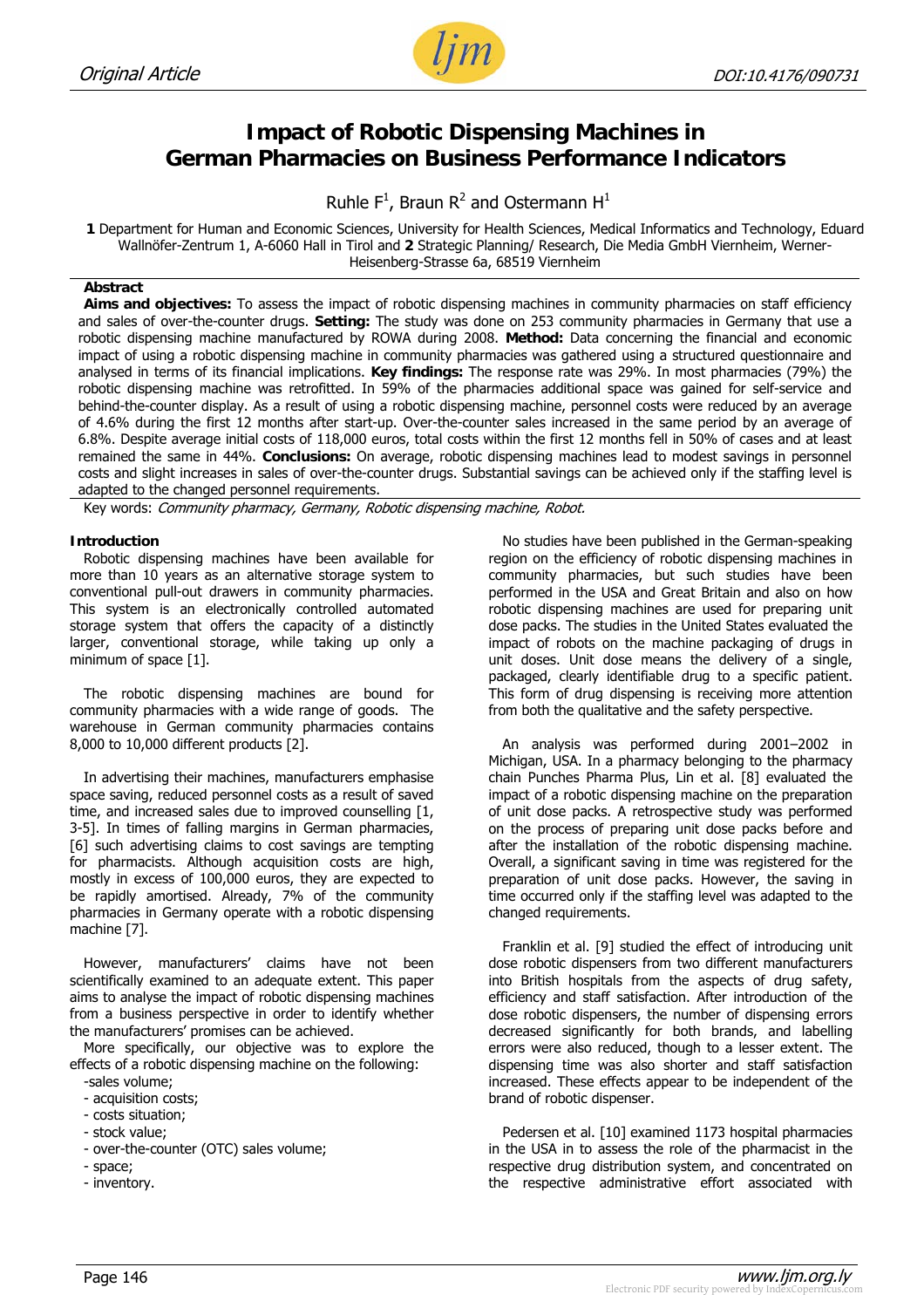

distribution of the drugs. A differentiation was made between the conventional manual unit dose and stationary fully automatic robot technology. Evaluation by a questionnaire led to the conclusion that the use of robot technology increases drug safety, not only in filling the individual patient's drugs, but also in administering the drugs to the patient.

Mobach investigated in a Dutch pharmacy the extent to which time saved from logistic work is used for giving more pharmaceutical advice. During 2004 and 2005 he studied a Dutch pharmacy before and after introduction of a robotic dispensing machine. The acquisition costs were amortised after three years. He demonstrated a displacement of logistic work in favour of pharmaceutical duties, resulting overall in an increase in drug safety [11].

#### **Methods**

#### **Sample**

We surveyed the economic impact of bringing a robotic dispensing machine into service in community pharmacies using a structured questionnaire. The target population consisted of independent pharmacists who have replaced their conventional drug storage system with a robotic dispensing machine during the last few years. For reasons of practicality and feasibility it was decided not to approach all 21,551 community pharmacies because only about 1600 of them (7%) work with a robotic dispensing machine [7]. So we asked ROWA to provide a list of 253 reference customers who were using a ROWA robotic dispensing machine of type ROWA Select in 2007. Reference customers are defined as those who agreed to have their addresses passed on to others.

#### **Test construction**

The questionnaire was developed along the lines recommended by Bortz et al. (2006) [12]. . The 20 items on the questionnaire are intended to reveal to what extent the installation of a robotic dispensing machine changed the economic situation in the pharmacy during the first year. The construction of the questionnaire took into account that revealing business figures would be highly sensitive, especially in view of a possible liberalisation of German pharmacy law with permission to form pharmacy chains. The questionnaire was therefore kept anonymous. The questionnaire is in the Appendix.

The level of OTC sales in the pharmacy depends on numerous factors—price policy, amount of advertising on radio and television and in the printed media, and, last but not least, the selling skills of the pharmacy staff. For that reason, the changes in OTC sales cannot simply be attributed to the impact of robotic dispensing machines. The pharmacists surveyed were therefore asked to estimate as accurately as possible the changes in sales of OTC drugs that derive from the impact of robotic dispensing machines.

The answer formats are multiple choice answers (closed) and open ended questions to which the respondents must phrase their own answers (open). Among others, the pharmacists were asked about the procurement and installation costs. The comprehensibility of the items on the questionnaire was tested and adapted in a pre-test on 12 pharmacists [13].

#### **Questionnaire distribution and analysis**

The study population of 253 customers was surveyed by post. Since the survey was fairly small, respondents were notified by telephone in advance. All 253 customer addresses already included telephone numbers. All 253 pharmacies could be reached within five working days. An attempt was made to talk to the pharmacy manager. If this was not possible, the member of staff was asked to inform the pharmacy manager about the intended research and to tell them that the questionnaire would arrive the following day.

Statistical analysis was performed using SPSS 16.0. The significance tests were based on a 95% confidence interval. The chi-square test was also used.

#### **Results**

A total of 74 questionnaires were returned of the 253 that were sent out. This corresponds to a return rate of 29.2%.

#### **Sales volume**

Of the pharmacies surveyed, 84% (n=74) stated that they achieved an annual sales volume of more than 1.5 million euros (Table 1).

| Table 1 Sales volume breakdown of all pharmacies compared |
|-----------------------------------------------------------|
| with "robotic dispensing machine" pharmacies.             |

| Sales volume<br>(net annual<br>sales in million<br>euros) | Fraction of all<br>pharmacies in<br>Germany in this<br>sales volume<br>category | Fraction of pharmacies with<br>ROWA robotic dispensing<br>machine in the respective<br>sales volume category<br>$(n=70)$ |  |  |
|-----------------------------------------------------------|---------------------------------------------------------------------------------|--------------------------------------------------------------------------------------------------------------------------|--|--|
| < 1.5                                                     | 43.4%                                                                           | 11.4%                                                                                                                    |  |  |
| $1.5 - 2.0$                                               | 39.4%                                                                           | 27.1%                                                                                                                    |  |  |
| $2.1 - 2.5$                                               | 11.6%                                                                           | 24.3%                                                                                                                    |  |  |
| > 2.5                                                     | 5.6%                                                                            | 37.1%                                                                                                                    |  |  |

In most of the pharmacies surveyed (79.2%, valid n=72), the robotic dispensing machines were installed at the time the pharmacy was established. Subsequent installation incurs more costs as a result of rebuilding measures and the need to remove existing drawers. Thus the cost of installation is about 12,000 euros if the dispensing machine is installed at the time the pharmacy is first opened, compared with more than double that for subsequent installation. Of the pharmacies with an annual sales volume of more than 2 million euros, 91% installed the robotic dispensing machine in the beginning; this is the case for only 60% of pharmacies with an annual sales volume of less than 2 million euros.

Of the pharmacies surveyed, 68% were located in towns with a population of more than 20,000, predominantly in the town centre (38%) or suburbs (31%).

Pursuant to the Shop Hours Act [14], pharmacies in Germany can open for up to 84 hours per week. On average, German pharmacies are open for 52.04 hours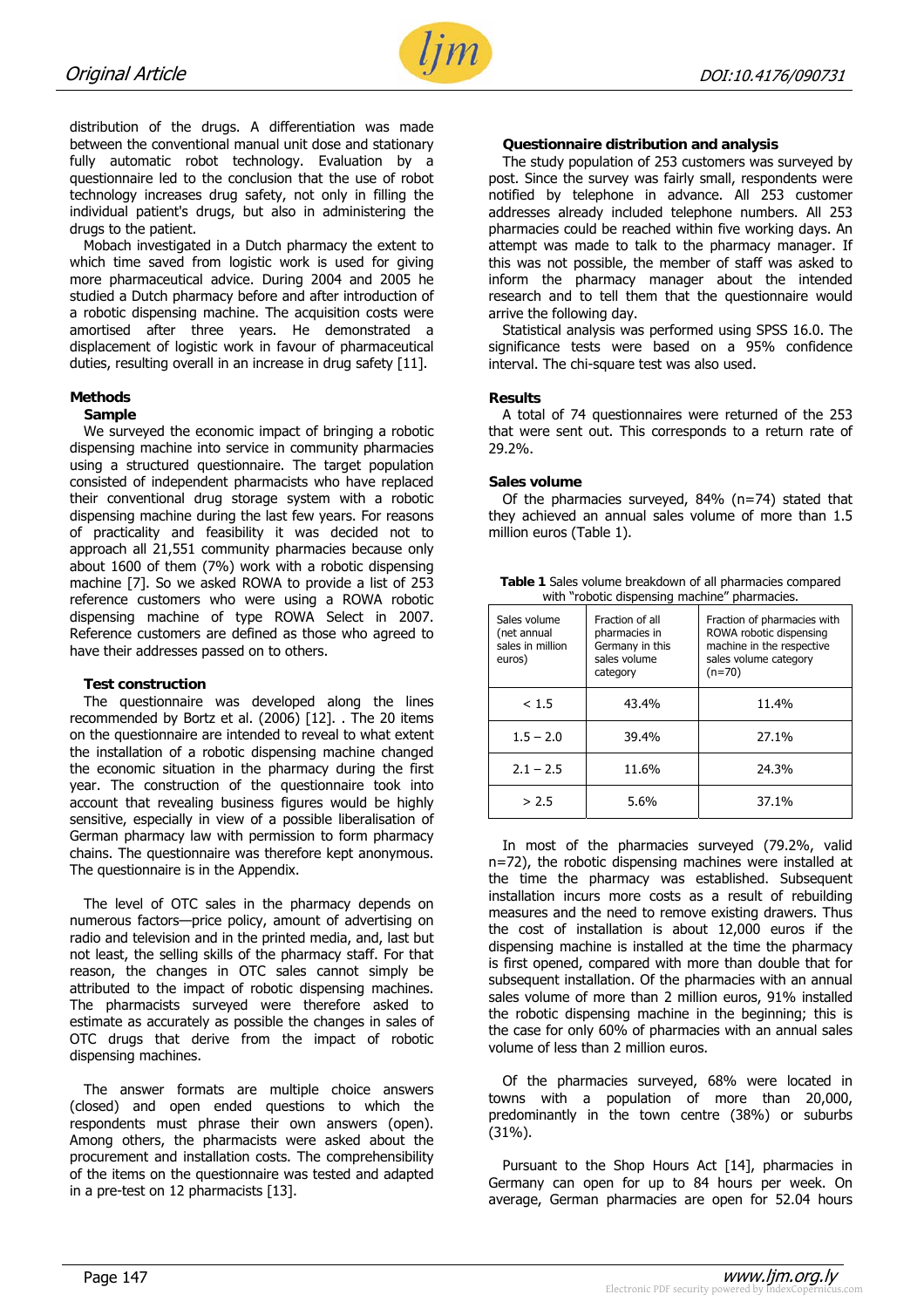

[15]. The pharmacies surveyed are open on average for 57.5 hours per week ( $n=74$ ,  $\sigma = 7.42$ ). The opening hours of the pharmacies surveyed are therefore approximately 10% above the average. This correlates with the sales volume breakdown for all the pharmacies (higher sales volumes than the typical pharmacy).

#### **Acquisition costs**

The average acquisition costs are  $118,400$  euros (n= 72,  $\sigma$  = 27.01) and average installation costs are 23,000 euros. The service life for tax purposes is 15 years [16].

Assuming a linear depreciation, the total costs of the robotic dispensing machine per accounting period can be calculated in consideration of the capital costs as follows (Table 2) [17].

Costs situation Figure 1 and Table 3 show that 12 months after installation of the robotic dispensing machine, the costs situation in the pharmacies surveyed deteriorated in only 6% of cases. In 50% of the pharmacies the costs situation improved and in 44% it remained unchanged. Thus, in 94% of the pharmacies surveyed the costs situation either remained the same or improved. Pharmacies in a sales category of greater than 2 million euros annual net sales appear to benefit more from costs savings than pharmacies with a lower annual sales volume.

**Table 2** Sample calculation of the total costs of a robotic dispensing machine.

| Costs per year                                                                          | Robotic dispensing machine |  |  |
|-----------------------------------------------------------------------------------------|----------------------------|--|--|
| Initial data                                                                            |                            |  |  |
| acquisition costs                                                                       | 118,400 euros              |  |  |
| installation costs                                                                      | 23,000 euros               |  |  |
| liquidation proceeds (estimated)                                                        | 10,000 euros               |  |  |
| Capital costs/year                                                                      |                            |  |  |
| duration of writing off in<br>accordance with the AfA<br>(depreciation deduction) table | 15 years                   |  |  |
| interest rate p (assumed)                                                               | 6%                         |  |  |
| Operating costs/year                                                                    |                            |  |  |
| energy costs                                                                            | 1,000 euros                |  |  |
| maintenance (full service contract)                                                     | 10,000 euros               |  |  |
| Total costs/year                                                                        | 24,303 euros               |  |  |

Of the pharmacies surveyed, 64% (n=70) stated that their personnel costs had not changed during the 12 month period after installation of the robotic dispensing machine. For 36% of the respondents the personnel costs were reduced by an average of 12.27% during this period as a result of the robotic dispensing machine. In a pharmacy with a net annual sales volume of 2 million euros and assuming 11% personnel costs (EUR 220,000

p.a.), this corresponds to an annual reduction of about 27,000 euros.

#### **Stock value**

The stock value remained unchanged for 23.9% (n=67%) of the pharmacies surveyed. With respect to a reduction in tied capital, 58.2% of the pharmacies surveyed were able to reduce their stock value by an average of 17.4%. This could be attributed to a different stocking strategy for lowering the stock level because, in contrast to manual dispensing in a conventional store, there is no advantage to be gained from large orders when the goods are stored in a robotic dispensing machine. Nonetheless, 18% of the pharmacies surveyed reported higher stock values, which are partly the result of structural changes. The stock turnover rate, which rises when the stock value is reduced at the same level of stock outgoings, increased by 6.4% on average among the pharmacies surveyed. This correlates with the change in the stock values 12 months after installation of the robotic dispensing machine.

The personnel costs also correlate with the changes in the stock values. Pharmacies that focus on saving personnel costs when using a robotic dispensing machine also appear to reduce the stock value (Table 4).

| Costs situation           |                         | Sales volume<br>category | Total | Total<br>in $%$ |
|---------------------------|-------------------------|--------------------------|-------|-----------------|
|                           | $\leq$ 2 mill.<br>euros | $> 2$ mill.<br>euros     | cases |                 |
| has improved              | 12                      | 20                       | 32    | 50              |
| has remained<br>unchanged | ٩                       | 19                       | 28    | 44              |
| has deteriorated          | 3                       | 1                        | 4     | 6               |
| Total                     | 24<br>40                |                          | 64    | 100             |

**Table 3** Costs situation broken down by sales volume category.

## **OTC sales volume**

Of the pharmacies surveyed, 52% attributed increased sales in the OTC sector to the impact of the robotic dispensing machine. The sales increases amounted on average to 6.8% (n=67,  $\sigma$  = 9.7). It is possible that these increases resulted from time saved as a result of robotic dispensing being used for additional sales. The presence of the pharmacy staff at the counter during the entire sale appears to benefit the sales conversation with the customer. However, this effect was not observed in 48% of the pharmacies surveyed. There are no significant differences between sales volume in the categories of < 2 million euros and  $> 2$  million euros.

Savings in personnel costs and increased OTC sales volumes appear to be inversely dependent. Pharmacies that aim to achieve substantial increases in OTC sales by using a robotic dispensing machine must accept the fact that this is possible only if the staffing level remains unchanged. On the other hand, pharmacies that save on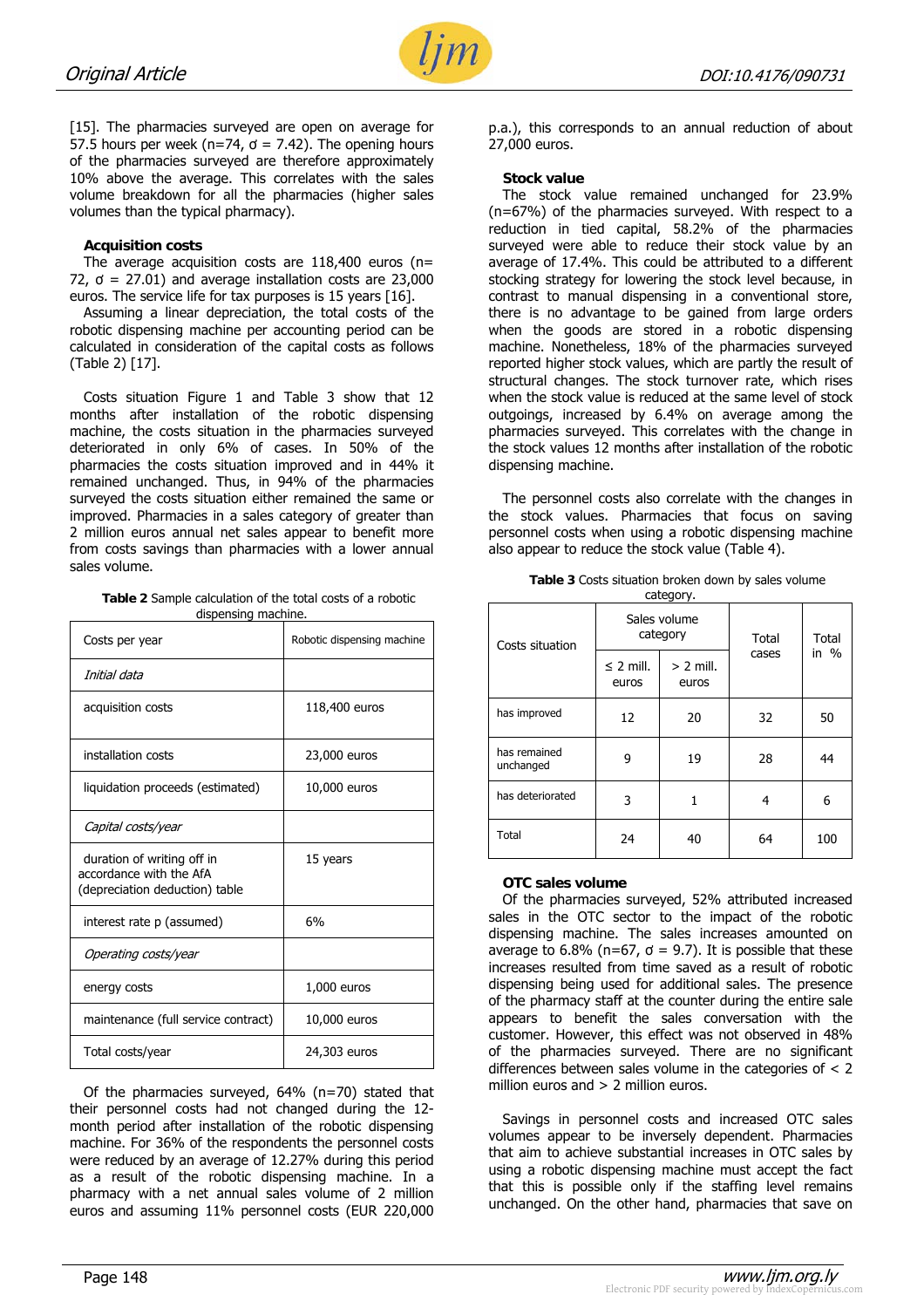

personnel costs by using a robotic dispensing machine cannot expect increases in OTC sales. This trade-off is illustrated in Figure 1.



**Figure 1** Trade-off broken down by sales volume category.

#### **Space**

Until 2007, ROWA robotic dispensing machines were all individually dimensioned and the floor space they required varied accordingly. On average they occupy 12.1 m<sup>2</sup>  $(n=74, \sigma = 4.0)$ . When installed from the beginning, the robotic dispensing machine replaces the conventional storage system—mostly pull-out drawers. Before the robotic dispensing was installed the average number of columns of drawers was 20.8. Assuming that the columns of drawers are of standard size (130 cm x 40 cm= 0.52 m<sup>2</sup>), this corresponds to an area of 10.8 m<sup>2</sup>. If the floor area for accessing and pulling out the drawers is included, this amounts to a total floor space of 21.16 m² for the drawer system.

The difference in floor space is therefore  $21.16 - 12.1 =$ 9.06 m², i.e. 43% of the original—a saving of over 40% (p  $= 0.26$ ).

In 59% of the pharmacies the space saved is used as additional behind-the-counter (no customer access) and self service display area. The average gain in area amounts to 57.6%.

| Table 4 Correlations between the most important statistical variables. |  |  |
|------------------------------------------------------------------------|--|--|
|                                                                        |  |  |

|                                                       |                         |       |                                  |             | <b>Table 4</b> Correlations between the most important statistical variables. |                      |                                                    |                        |
|-------------------------------------------------------|-------------------------|-------|----------------------------------|-------------|-------------------------------------------------------------------------------|----------------------|----------------------------------------------------|------------------------|
|                                                       |                         |       | Costs situation   Purchase price | Stock value | Personnel costs                                                               | Inventory<br>savings | self-<br>Gained<br>/behind-the-<br>counter service | Impact on OTC<br>sales |
| Costs<br>situation                                    | Pearson correlation     | 1.000 | $-0.256*$                        | $0.329**$   | $0.406**$                                                                     | $-0.280*$            | $-0.001$                                           | $-0.149$               |
|                                                       | significance (2-tailed) |       | 0.040                            | 0.008       | 0.001                                                                         | 0.039                | 0.993                                              | 0.241                  |
|                                                       | N                       | 67    | 65                               | 64          | 67                                                                            | 55                   | 64                                                 | 64                     |
| Purchase<br>price                                     | Pearson correlation     |       | 1.000                            | $-0.087$    | $-0.149$                                                                      | 0.046                | $-0.014$                                           | $-0.093$               |
|                                                       | significance (2-tailed) |       |                                  | 0.490       | 0.266                                                                         | 0.740                | 0.908                                              | 0.462                  |
|                                                       | N                       |       | 72                               | 65          | 68                                                                            | 55                   | 68                                                 | 65                     |
| <b>Stock value</b>                                    | Pearson correlation     |       |                                  | 1.000       | $0.284*$                                                                      | $-0.179$             | $-0.078$                                           | $-0.023$               |
|                                                       | significance (2-tailed) |       |                                  |             | 0.020                                                                         | 0.190                | 0.544                                              | 0.859                  |
|                                                       | N                       |       |                                  | 67          | 67                                                                            | 55                   | 63                                                 | 64                     |
| Personnel<br>costs                                    | Pearson correlation     |       |                                  |             | 1.000                                                                         | $-0.094$             | $-0.085$                                           | $-0.414**$             |
|                                                       | significance (2-tailed) |       |                                  |             |                                                                               | 0.486                | 0.499                                              | 0.000                  |
|                                                       | N                       |       |                                  |             | 70                                                                            | 57                   | 66                                                 | 67                     |
| Inventory<br>savings                                  | Pearson correlation     |       |                                  |             |                                                                               | 1.000                | 0.054                                              | 0.018                  |
|                                                       | significance (2-tailed) |       |                                  |             |                                                                               |                      | 0.697                                              | 0.898                  |
|                                                       | N                       |       |                                  |             |                                                                               | 57                   | 54                                                 | 54                     |
| Gained<br>self-<br>/behind-the-<br>counter<br>service | Pearson correlation     |       |                                  |             |                                                                               |                      | 1.000                                              | 0.238                  |
|                                                       | significance (2-tailed) |       |                                  |             |                                                                               |                      |                                                    | 0.060                  |
|                                                       | N                       |       |                                  |             |                                                                               |                      | 69                                                 | 63                     |
| Impact<br>on<br><b>OTC</b> sales                      | Pearson correlation     |       |                                  |             |                                                                               |                      |                                                    | 1.000                  |
|                                                       | significance (2-tailed) |       |                                  |             |                                                                               |                      |                                                    |                        |
|                                                       | Ν                       |       |                                  |             |                                                                               |                      |                                                    | 67                     |

\*The correlation is significant at 0.05% (two-tailed).

\*\*The correlation is significant at 0.01% (two-tailed).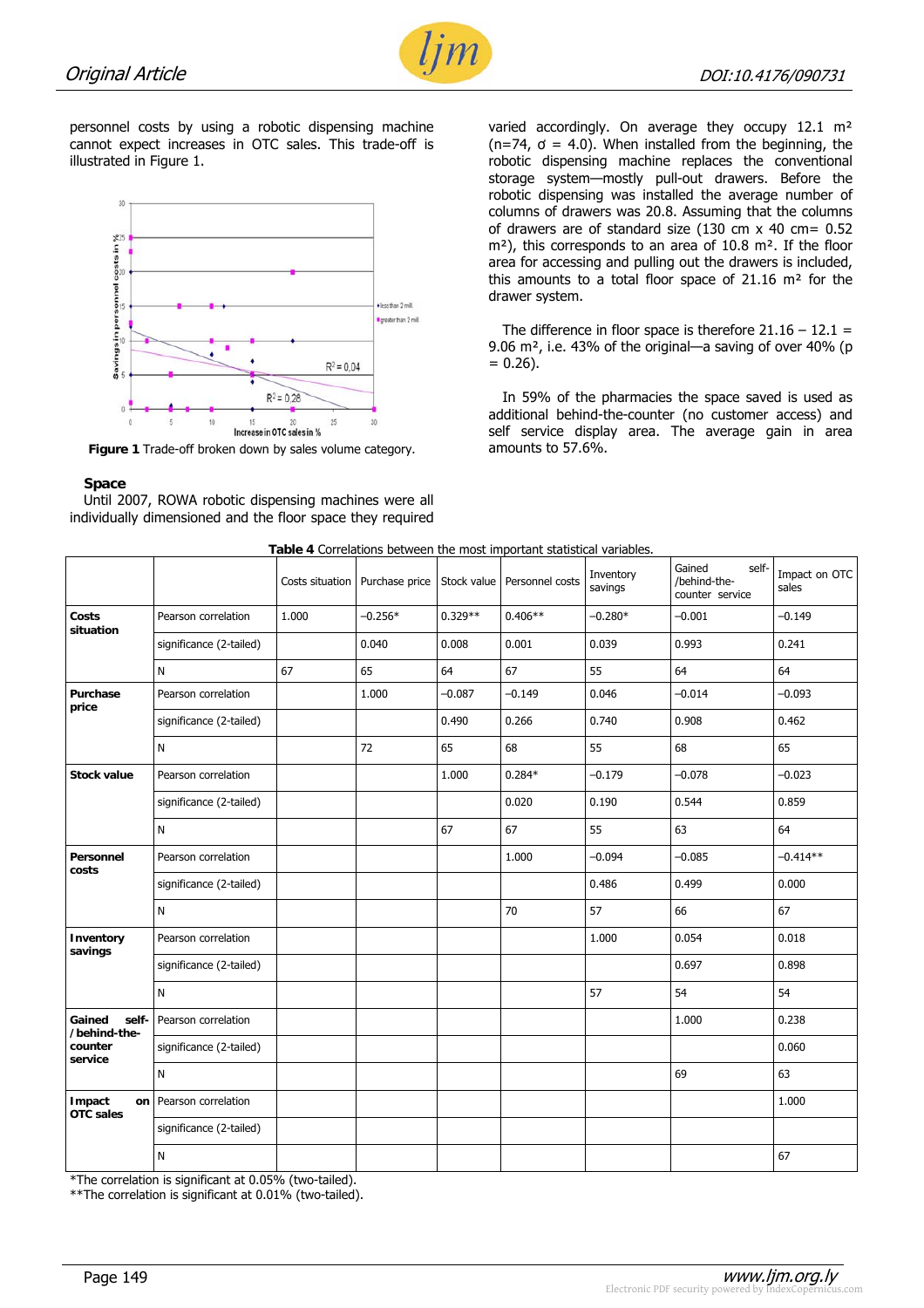

### **Inventory**

The inventory in the pharmacy is done either on a specific day or continually. In the conventional store the time required amounted to 38.5 hours every year. After installation of the robotic dispensing machine, the time required on average was only 15.3 hours. This corresponds to a saving of 24.8 hours per year. This time saving is significant.

#### **Discussion**

Comparison of the distribution of sales volumes among all German community pharmacies with the sales volume categories of the pharmacies investigated reveals that the pharmacies with a robotic dispensing machine in this study generally lie above the sales volume category of a typical pharmacy. "Typical pharmacy" means a pharmacy in the highest populated sales volume category among the approximately 21,500 community pharmacies in the country. The modal value for 2007 was 1.2 million euros [18]. In 2007, the mean net annual sales of all pharmacies was 1.7 million euros [6].

In this study, the total costs amounted to 24,303 euros per year, which roughly corresponds to the average personnel costs of a Pharmaceutical Technical Assistant (PTA) in one year [19].

The estimated costs situation after installation of a robotic dispensing machine in the pharmacy depends to a large extent on four factors: the purchase price of the robotic dispensing machine (which, in turn, depends on the size and space requirements of the machine), the reduction in the stock value, the saving in personnel costs, and the reduction in the time required for taking inventory. In this context, the biggest influence is exerted by the personnel requirements, followed by the stock value.

Whether additional self-service area will be gained does not depend on the sales volume of the pharmacy or other parameters. The strongest correlation between additional self-service and behind-the-counter display area can be made with the development of the OTC sales volume (though this correlation is not significant).

It does not appear to be possible to save on personnel costs and increase OTC sales simultaneously by using a robotic dispensing machine. If the staffing level is held constant, the use of a robotic dispensing machine evidently leads to increased OTC sales. If the staffing level is reduced, personnel costs are lowered but no increase in OTC sales results from using the robotic dispensing machine. Pharmacies with low OTC sales volumes benefit more than pharmacies with high OTC sales volumes. However, an increase in OTC sales exerts a relatively small effect on the overall costs situation in comparison to parameters such as stock value and personnel costs.

In this study, in most cases the stock values could be reduced as a result of using a robotic dispensing machine. This leads to a lower level of tied capital and improves the costs situation.

Although the time needed for the annual inventory is substantially reduced after installation of a robotic dispensing machine, this saving has only a minimal effect on the personnel costs. Nonetheless, the annual inventory normally takes place outside business hours so that the time saved reduces the need for staff to work in the evenings or on weekends, which could improve employee motivation.

The savings in personnel costs are rather modest. In order to achieve cost benefits, the staffing level must be adapted to the changed staffing needs. Higher OTC sales volumes are possible for smaller pharmacies that keep their personnel costs stable.

The space saving with a robotic dispensing machine is considerable compared with a conventional store, so that pharmacies with limited space or paying high rent can benefit especially. The present work shows that the annual costs for a robotic dispensing machine is about 25,000 euros. Since 2007, robotic dispensing machines of standard size have become available, and are about one third cheaper than custom built machines. The annual investment costs will therefore be lower in the future.

This study focused on the impact of the robotic dispensing machine from a single supplier. The results cannot be extrapolated automatically to the impact of machines from other manufacturers because different robotic dispensing machines vary, especially with regard to price. The impact on OTC sales and personnel costs was surveyed for a period of only one year after the installation of the robotic dispensing machine. It was therefore not possible to predict the long-term impact with regard to OTC sales volume and personnel costs.

Our results agree with the studies performed by Lin et al. on the pharmacy chain Punches Pharma Plus, where automation led to time savings in the work processes, but cost savings required adaptation of the staffing level to meet the changed staffing needs [8]. We did not analyse the impact of automation on drug safety and employee satisfaction, as described in the work of Franklin et al [9], Pederson et al [10] and Mobach [11]. This could be topic for future studies of the impact of robotic dispensing machines in community pharmacies.

#### **Conclusions**

Robotic dispensing machines have advantages over the conventional storage system.

The savings in personnel costs after installation are rather modest, as is the increased sales volume in the OTC sector. The saving occurs only if the staffing level is adapted to the changed staffing needs. Reducing the staffing level by one pharmaceutical technical assistant appears to completely cover the annual costs of the robotic dispensing machine.

#### **Acknowledgement**

Special thanks are due to ROWA Automatisierungssysteme GmbH for providing the reference customer file. The author is simply a customer of ROWA and has no other relationship—in particular, no financial relationship—with this firm.